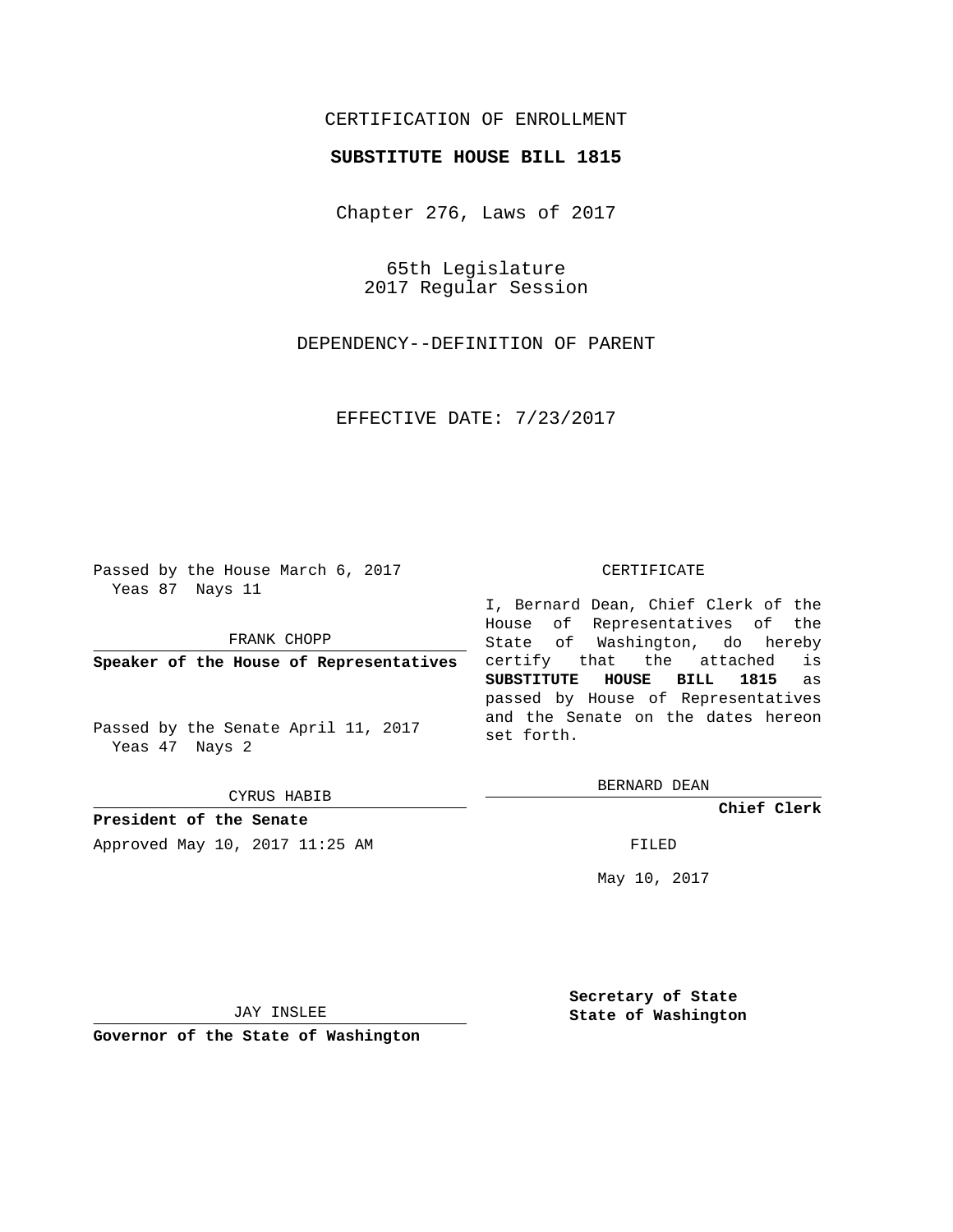## **SUBSTITUTE HOUSE BILL 1815**

Passed Legislature - 2017 Regular Session

**State of Washington 65th Legislature 2017 Regular Session**

**By** House Early Learning & Human Services (originally sponsored by Representatives Kilduff, Rodne, Senn, Muri, Lovick, Ortiz-Self, Orwall, and Frame; by request of Department of Social and Health Services)

READ FIRST TIME 02/17/17.

1 AN ACT Relating to the rights of an alleged parent in dependency 2 proceedings; amending RCW 13.04.011; and reenacting and amending RCW 13.34.030.3

4 BE IT ENACTED BY THE LEGISLATURE OF THE STATE OF WASHINGTON:

5 **Sec. 1.** RCW 13.04.011 and 2011 c 330 s 2 are each amended to read as follows:6

7 For purposes of this title:

8 (1) "Adjudication" has the same meaning as "conviction" in RCW 9 9.94A.030, but only for the purposes of sentencing under chapter 10 9.94A RCW;

11 (2) Except as specifically provided in RCW 13.40.020 and chapters 12 13.24 and 13.34 RCW, "juvenile," "youth," and "child" mean any 13 individual who is under the chronological age of eighteen years;

14 (3) "Juvenile offender" and "juvenile offense" have the meaning 15 ascribed in RCW 13.40.020;

16 (4) "Court" when used without further qualification means the 17 juvenile court judge(s) or commissioner(s);

18 (5) "Parent" or "parents," except as used in chapter 13.34 RCW, 19 means that parent or parents who have the right of legal custody of 20 the child((<del>. "Parent" or "parents" as used in chapter 13.34 RCW,</del>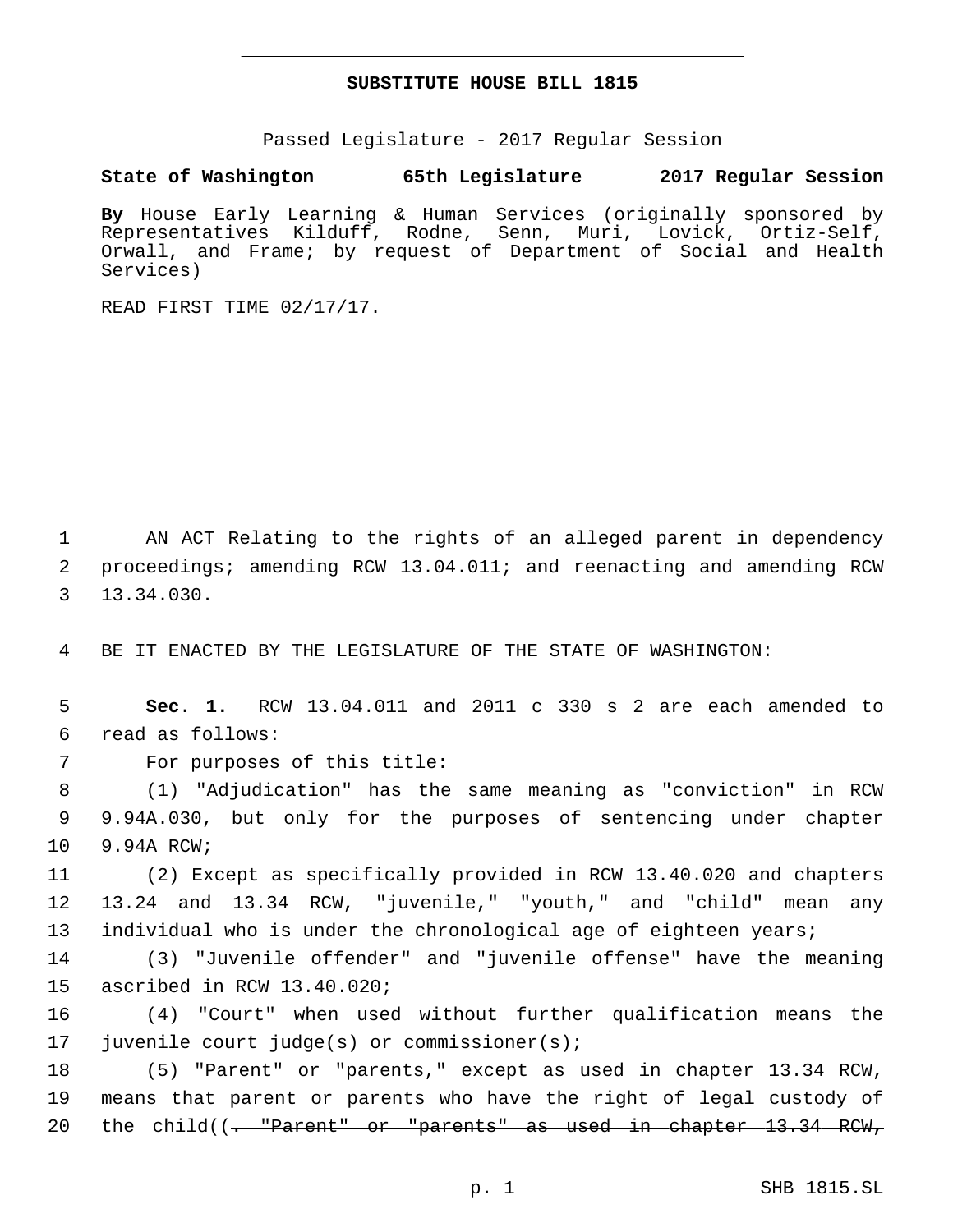means the biological or adoptive parents of a child unless the legal

2 rights of that person have been terminated by judicial proceedings));

 (6) "Custodian" means that person who has the legal right to custody of the child.4

 **Sec. 2.** RCW 13.34.030 and 2013 c 332 s 2 and 2013 c 182 s 2 are 6 each reenacted and amended to read as follows:

7 For purposes of this chapter:

 (1) "Abandoned" means when the child's parent, guardian, or other custodian has expressed, either by statement or conduct, an intent to forego, for an extended period, parental rights or responsibilities despite an ability to exercise such rights and responsibilities. If the court finds that the petitioner has exercised due diligence in attempting to locate the parent, no contact between the child and the child's parent, guardian, or other custodian for a period of three months creates a rebuttable presumption of abandonment, even if there 16 is no expressed intent to abandon.

(2) "Child," "juvenile," and "youth" means:17

(a) Any individual under the age of eighteen years; or

 (b) Any individual age eighteen to twenty-one years who is eligible to receive and who elects to receive the extended foster care services authorized under RCW 74.13.031. A youth who remains dependent and who receives extended foster care services under RCW 74.13.031 shall not be considered a "child" under any other statute 24 or for any other purpose.

 (3) "Current placement episode" means the period of time that begins with the most recent date that the child was removed from the home of the parent, guardian, or legal custodian for purposes of placement in out-of-home care and continues until: (a) The child returns home; (b) an adoption decree, a permanent custody order, or guardianship order is entered; or (c) the dependency is dismissed, 31 whichever occurs first.

 (4) "Department" means the department of social and health 33 services.

 (5) "Dependency guardian" means the person, nonprofit corporation, or Indian tribe appointed by the court pursuant to this chapter for the limited purpose of assisting the court in the 37 supervision of the dependency.

(6) "Dependent child" means any child who:38

39 (a) Has been abandoned;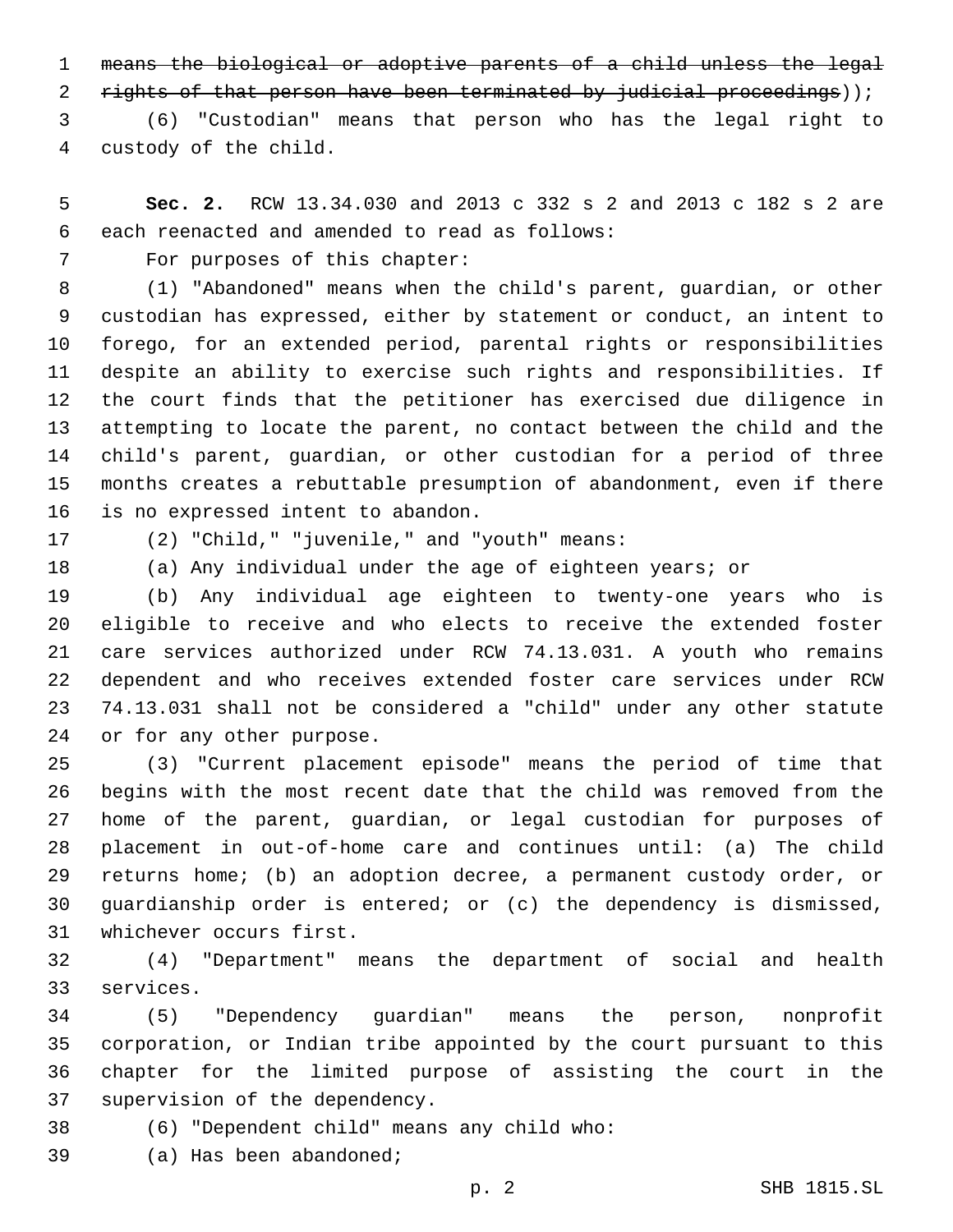(b) Is abused or neglected as defined in chapter 26.44 RCW by a person legally responsible for the care of the child;

 (c) Has no parent, guardian, or custodian capable of adequately caring for the child, such that the child is in circumstances which constitute a danger of substantial damage to the child's psychological or physical development; or6

 (d) Is receiving extended foster care services, as authorized by 8 RCW 74.13.031.

 (7) "Developmental disability" means a disability attributable to intellectual disability, cerebral palsy, epilepsy, autism, or another neurological or other condition of an individual found by the secretary to be closely related to an intellectual disability or to require treatment similar to that required for individuals with intellectual disabilities, which disability originates before the individual attains age eighteen, which has continued or can be expected to continue indefinitely, and which constitutes a 17 substantial limitation to the individual.

 (8) "Educational liaison" means a person who has been appointed by the court to fulfill responsibilities outlined in RCW 13.34.046.

 (9) "Extended foster care services" means residential and other support services the department is authorized to provide under RCW 74.13.031. These services may include placement in licensed, relative, or otherwise approved care, or supervised independent living settings; assistance in meeting basic needs; independent 25 living services; medical assistance; and counseling or treatment.

 (10) "Guardian" means the person or agency that: (a) Has been appointed as the guardian of a child in a legal proceeding, including a guardian appointed pursuant to chapter 13.36 RCW; and (b) has the legal right to custody of the child pursuant to such appointment. The term "guardian" does not include a "dependency guardian" appointed 31 pursuant to a proceeding under this chapter.

 (11) "Guardian ad litem" means a person, appointed by the court to represent the best interests of a child in a proceeding under this chapter, or in any matter which may be consolidated with a proceeding under this chapter. A "court-appointed special advocate" appointed by the court to be the guardian ad litem for the child, or to perform substantially the same duties and functions as a guardian ad litem, shall be deemed to be guardian ad litem for all purposes and uses of 39 this chapter.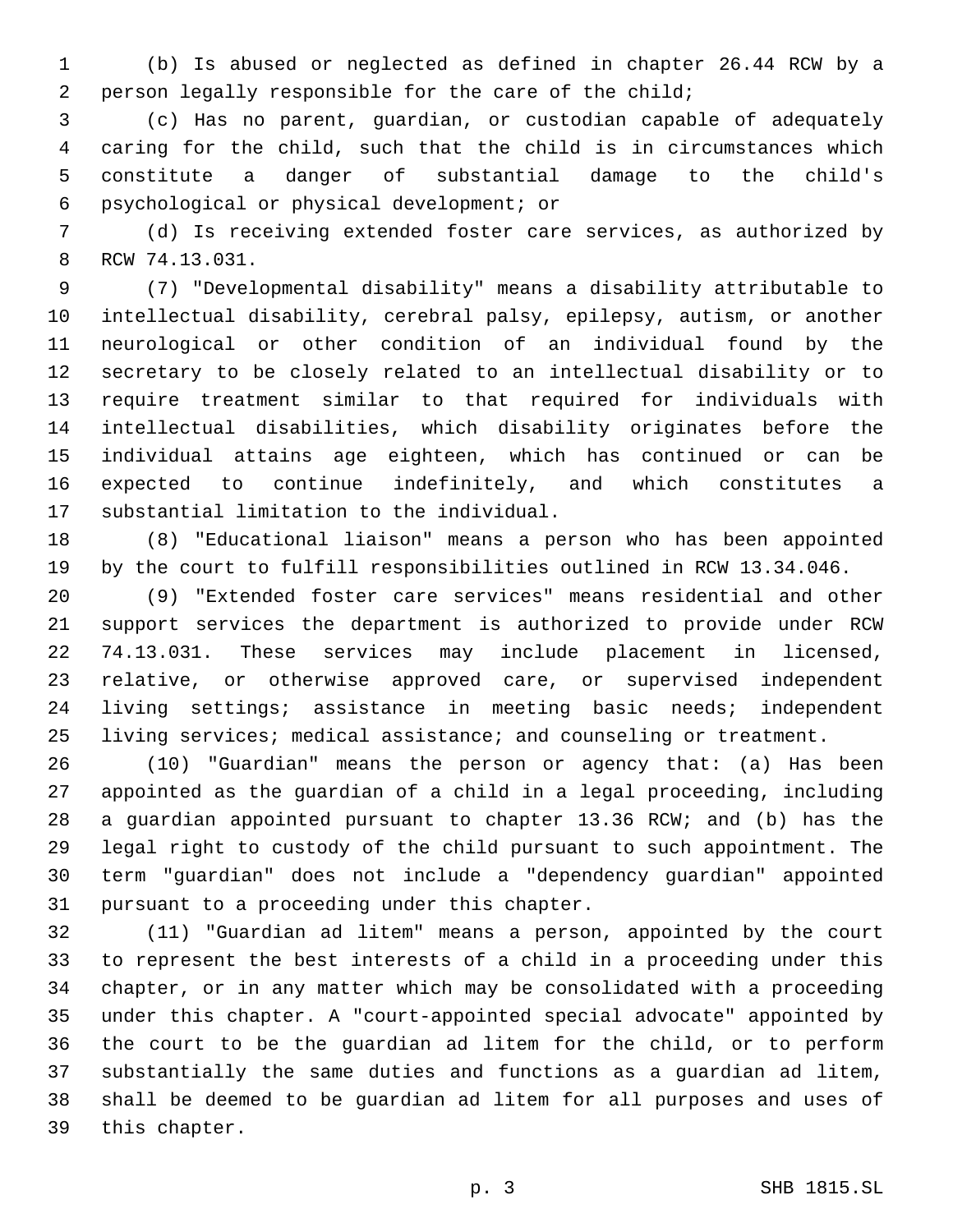(12) "Guardian ad litem program" means a court-authorized volunteer program, which is or may be established by the superior court of the county in which such proceeding is filed, to manage all aspects of volunteer guardian ad litem representation for children alleged or found to be dependent. Such management shall include but is not limited to: Recruitment, screening, training, supervision, 7 assignment, and discharge of volunteers.

 (13) "Housing assistance" means appropriate referrals by the department or other supervising agencies to federal, state, local, or private agencies or organizations, assistance with forms, applications, or financial subsidies or other monetary assistance for housing. For purposes of this chapter, "housing assistance" is not a remedial service or time-limited family reunification service as 14 described in RCW 13.34.025(2).

 (14) "Indigent" means a person who, at any stage of a court 16 proceeding, is:

 (a) Receiving one of the following types of public assistance: Temporary assistance for needy families, aged, blind, or disabled assistance benefits, medical care services under RCW 74.09.035, pregnant women assistance benefits, poverty-related veterans' benefits, food stamps or food stamp benefits transferred electronically, refugee resettlement benefits, medicaid, or 23 supplemental security income; or

 (b) Involuntarily committed to a public mental health facility; 25 or

 (c) Receiving an annual income, after taxes, of one hundred twenty-five percent or less of the federally established poverty 28 level; or

 (d) Unable to pay the anticipated cost of counsel for the matter before the court because his or her available funds are insufficient 31 to pay any amount for the retention of counsel.

 (15) "Nonminor dependent" means any individual age eighteen to twenty-one years who is participating in extended foster care 34 services authorized under RCW 74.13.031.

 (16) "Out-of-home care" means placement in a foster family home or group care facility licensed pursuant to chapter 74.15 RCW or placement in a home, other than that of the child's parent, guardian, or legal custodian, not required to be licensed pursuant to chapter 74.15 RCW.39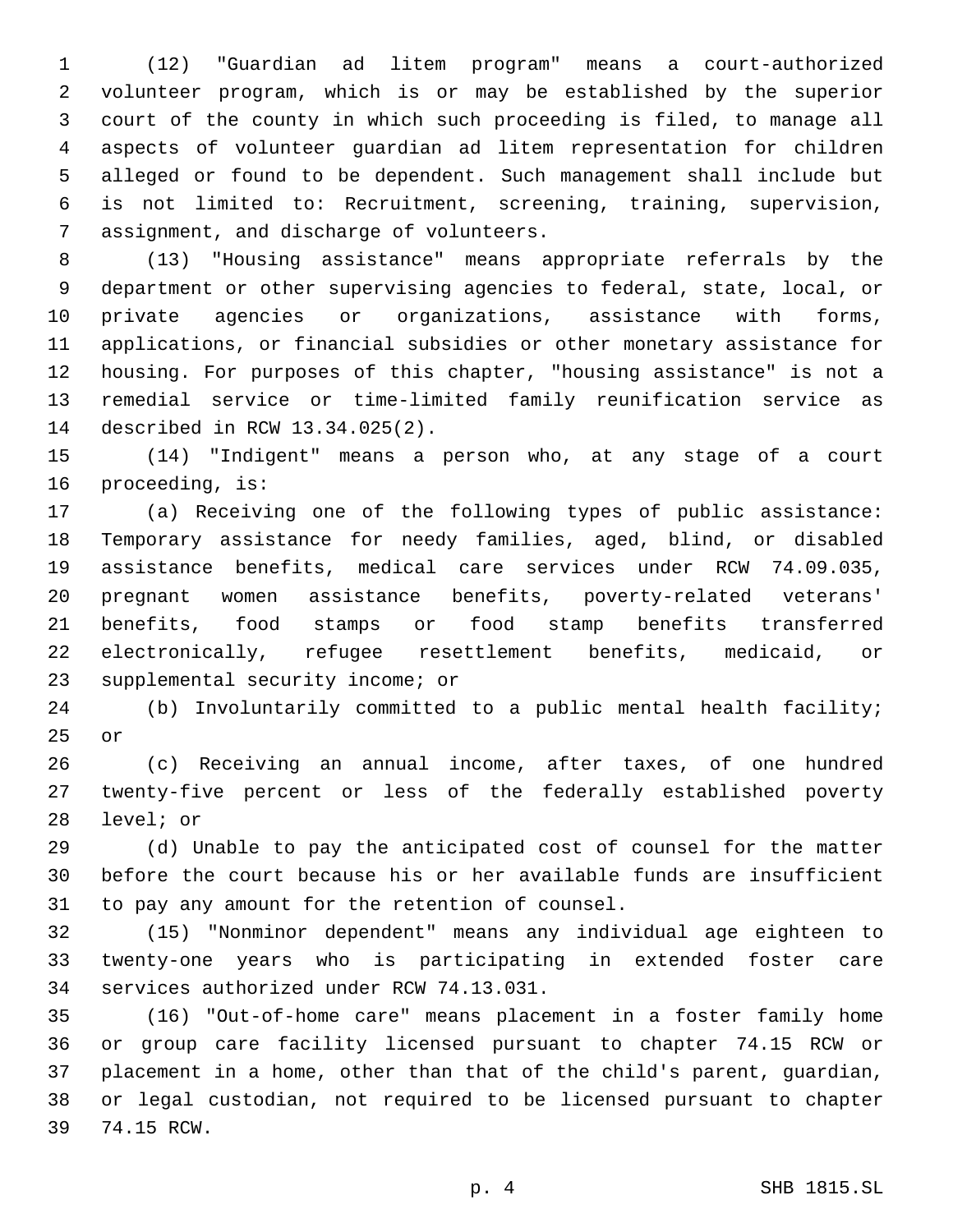(17) "Parent" means the biological or adoptive parents of a child, or an individual who has established a parent-child relationship under RCW 26.26.101, unless the legal rights of that person have been terminated by a judicial proceeding pursuant to this chapter, chapter 26.33 RCW, or the equivalent laws of another state or a federally recognized Indian tribe.

 (18) "Preventive services" means preservation services, as defined in chapter 74.14C RCW, and other reasonably available services, including housing assistance, capable of preventing the need for out-of-home placement while protecting the child.

11 (((18))) (19) "Shelter care" means temporary physical care in a facility licensed pursuant to RCW 74.15.030 or in a home not required 13 to be licensed pursuant to RCW 74.15.030.

14 (( $(19)$ ) (20) "Sibling" means a child's birth brother, birth sister, adoptive brother, adoptive sister, half-brother, or half- sister, or as defined by the law or custom of the Indian child's tribe for an Indian child as defined in RCW 13.38.040.

18  $((+20))$   $(21)$  "Social study" means a written evaluation of matters relevant to the disposition of the case and shall contain the 20 following information:

 (a) A statement of the specific harm or harms to the child that 22 intervention is designed to alleviate;

 (b) A description of the specific services and activities, for both the parents and child, that are needed in order to prevent serious harm to the child; the reasons why such services and activities are likely to be useful; the availability of any proposed services; and the agency's overall plan for ensuring that the services will be delivered. The description shall identify the services chosen and approved by the parent;

 (c) If removal is recommended, a full description of the reasons why the child cannot be protected adequately in the home, including a description of any previous efforts to work with the parents and the child in the home; the in-home treatment programs that have been considered and rejected; the preventive services, including housing assistance, that have been offered or provided and have failed to prevent the need for out-of-home placement, unless the health, safety, and welfare of the child cannot be protected adequately in 38 the home; and the parents' attitude toward placement of the child;

 (d) A statement of the likely harms the child will suffer as a 40 result of removal;